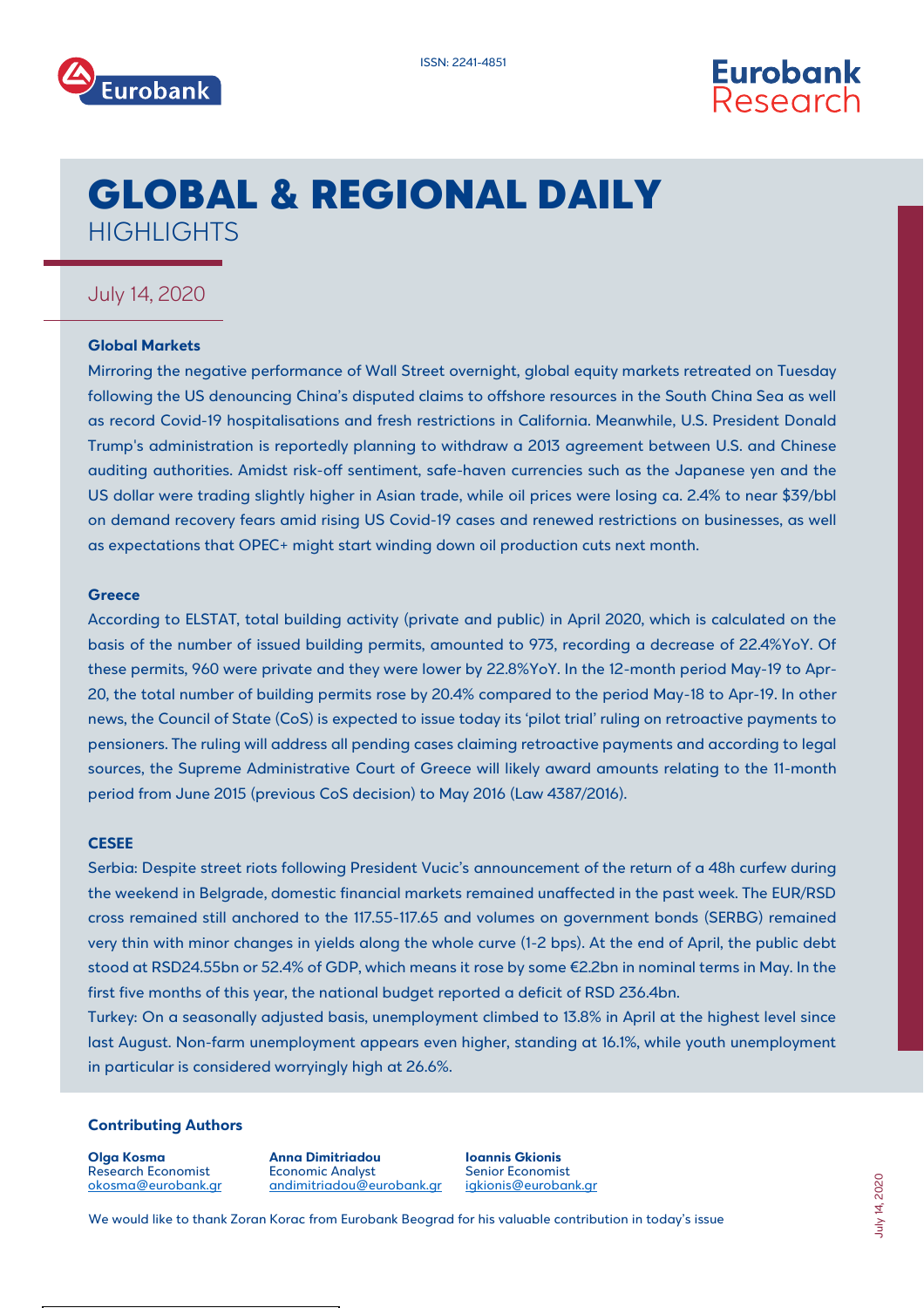

## **Eurobank** Research

### GLOBAL MARKETS

| <b>STOCK MORKETS</b> |          |             |                | FUKEA  |         |             |                   | Government Bonds |              |        |  |
|----------------------|----------|-------------|----------------|--------|---------|-------------|-------------------|------------------|--------------|--------|--|
| Last                 | ΔD       | <b>AYTD</b> |                | Last   | ΔD      | <b>AYTD</b> | (vields)          | Last             | <b>ADbps</b> | AYTD b |  |
| 3155.22              | $-0.94%$ | $-2.3%$     | EUR/USD        | 1.1332 | $-0.1%$ | 1.1%        | <b>UST - 10vr</b> | 0.61             |              | $-130$ |  |
| 22587.01             | $-0.9%$  | $-4.5%$     | <b>GBP/USD</b> | 1.2521 | $-0.3%$ | $-5.5%$     | Bund-10vr         | $-0.44$          | $-2$         | $-26$  |  |
| 364.96               | $-1.5%$  | $-12.2%$    | USD/JPY        | 107.28 | 0.0%    | 1.2%        | $JGB - 10vr$      | 0.03             |              |        |  |
|                      |          |             |                |        |         |             |                   |                  |              |        |  |









### **GREECE**

| Government Bonds      |                                           |              |                |
|-----------------------|-------------------------------------------|--------------|----------------|
| (yields)              | Last                                      | <b>ADbps</b> | <b>AYTDbps</b> |
| 5Y Bond               | 0.57                                      | Ω            | 8              |
| 10Y Bond              | 121                                       | n            | $-22$          |
| ∆(10YBund-<br>10YGGB) | A Invalid SeciN/A Invalid Securit #VALUE! |              |                |





### EMERGING MARKETS

| <b>Stock markets</b> |           |         |             | <b>FOREX</b>   |         |         |             | <b>Government Bonds</b> |                                     |            |     |
|----------------------|-----------|---------|-------------|----------------|---------|---------|-------------|-------------------------|-------------------------------------|------------|-----|
|                      | Last      | ΔD      | <b>AYTD</b> |                | Last    | ΔD      | <b>AYTD</b> |                         | Last                                | ADbps AYTD |     |
| <b>SOFIX</b>         | 443.73    | 0.0%    | $-21.9%$    | <b>EUR/PLN</b> | 4.4905  | 0.1%    | $-5.3%$     | TR 10Y vield            | 6.80                                | -7         | -67 |
| <b>BELEX</b>         | 653.84    | 1.5%    | $-1844.2%$  | EUR/RSD        | 117.579 | 0.0%    | 0.1%        |                         | <b>BG 8Y vield</b> Invalid Security |            |     |
| <b>XU100</b>         | 118094.60 | $-0.3%$ | 320.7%      | USD/TRY        | 6.8651  | $-0.1%$ | $-13.3\%$   |                         |                                     |            |     |















**COMMODITIES** 



**GOLD**



**LONDON METAL EXCHANGE INDEX**



.<br>e: Reuters, Bloomberg, Eurobank Economic Analysis and Financial Markets Research Jul-19<br>Jul-19 - 19 Aug-19 C<br>Sep-19 Oct-19 Oct-19 Oct-19 Oct-19 Apr-20<br>Dec-19 Dec-19 Apr-20 Jun-20 Jun-20 Apr-20 Apr-20 Jun-20 Jun-20 Jun-20 Jun-20 Jun-20 Jun-20 Jun-20 Jun-20 Jun-20

Data updated as of 10:50 EEST